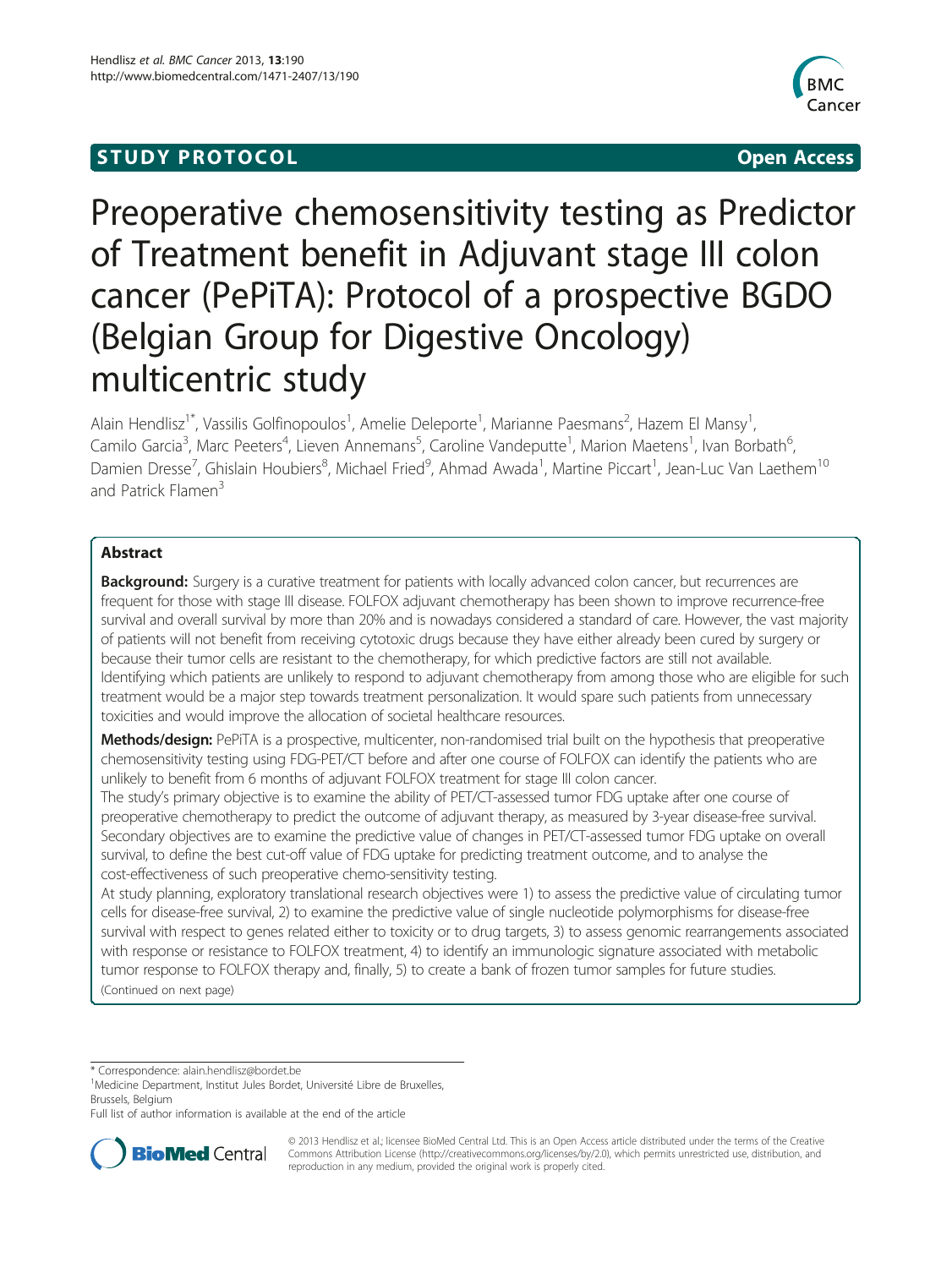#### (Continued from previous page)

Discussion: PePITA is the first study to use the primitive tumor chemosensitivity assessed by metabolic imaging as a guidance for adjuvant therapy in colon cancer. It could pave the way for tailoring the treatment and avoiding useless toxicities for the patients and inadequate expenses for the society. It could also give an interesting insight into tumoral heterogeneity, resistance to chemotherapy, genetic predisposants to oxaliplatin toxicity and immune response to cancer.

#### EudraCT number: 2009-011445-13

Trial registration: ClinicalTrials.gov number, [NCT00994864](http://www.clinicaltrials.gov/NCT00994864)

Keywords: Colon cancer, Adjuvant, Early assessment, Chemosensitivity, FDG-PET, PET/CT

## Background

#### Adjuvant treatment of colon cancer

Colon cancer is a major public health problem accounting for over one million new cases per year worldwide [\[1\]](#page-6-0). Surgery is the only curative therapy available for localised colon cancer; however, the disease is associated with a significant recurrence rate for which the depth of tumor penetration within the intestinal wall and the presence of involved lymph nodes, as described in the TNM classification system [[2](#page-6-0)], are major prognostic factors.

In stage III colon cancer, postoperative adjuvant chemotherapy is associated with a statistically significant improvement in disease-free survival (DFS) and overall survival (OS) compared to surgery alone. The National Surgical Adjuvant Breast and Bowel Project (NSABP) C-01 trial, reported in 1988, was the first study to show such a survival advantage [\[3\]](#page-6-0). Drug regimens were improved substantially over the years and a 6-month combination of 5 flurouracil (5FU), folinic acid, and oxaliplatin (FOLFOX) became the reference treatment in 2004 showing a 0.76 hazard ratio (HR) (95% confidence interval [CI] 0.62–0.92) for relapse favouring FOLFOX compared to fluorouracil plus folinic acid [[4](#page-7-0)]. In a population of stage II-III colon cancer, FOLFOX is associated with a 3-year 72.2% DFS and a 78.5% 5-year survival rate. The current consensus is that adjuvant chemotherapy is indicated for stage III colon cancer. However, because of a lower magnitude of benefit, adjuvant chemotherapy remains controversial for stage II colon cancer, especially for low-risk patients [\[5\]](#page-7-0).

Acute toxicity to the FOLFOX regimen in the adjuvant setting has been well described as moderate to severe [[4\]](#page-7-0), but very little is known with respect to long-term side effects. With delayed cardiac [[6\]](#page-7-0), cognitive [\[7,8](#page-7-0)] and oncogenic [\[9\]](#page-7-0) side effects increasingly being reported in cancer survivors treated with adjuvant therapies, long-term side effects are a major concern associated with every treatment given with curative intent.

It is challenging to identify which patients are unlikely to benefit from adjuvant therapy, because no measurement is possible once a tumor has been removed. Being able to predict this successfully would bring great benefit, because this would potentially spare many patients from acute and delayed drug-induced

toxicities, and avoid the useless spending of public and private healthcare resources.

Standard response measurements (WHO [[10](#page-7-0)], RECIST [[11\]](#page-7-0), and modified RECIST [\[12](#page-7-0)]) rely entirely upon measuring the size of the tumor with computerized tomography scan (CT scan), ultrasound or magnetic resonance imaging (MRI) and only apply under restrictive conditions (well defined lesions, adequate minimum size, at least six weeks of chemotherapy). In the absence of any reliable chemosensitivity predictors, using such measurements to determine response means giving potentially ineffective treatments to patients for long periods of time.

However, early response detection techniques are now emerging, of which  $^{18}$  F Fluorodeoxyglucose (FDG) positron emission tomography (PET)/CT and circulating tumor cells (CTCs) are the most promising.

#### Positron emission tomography

The most frequently used tracer for PET/CT in the clinical setting is FDG, a marker of glycolysis, which is generally increased in malignant tumors. The uptake of FDG is related to the viable tumor cell load, and indirectly to the proliferative activity. PET/CT imaging has been able to measure a decrease in FDG uptake very early after exposure to treatment in various settings. In the context of neoadjuvant treatment of breast cancer, the reduction of FDG uptake measured at two weeks after the first dose of chemotherapy has been shown to predict the late FDG-PET/CT response measured four weeks after the end of chemotherapy, and to correlate with histopathological response [[13](#page-7-0)].

A correlation between an early metabolic response after one or two courses of therapy and patient outcome has also been found in diffuse large cell lymphoma and Hodgkin's disease [[14](#page-7-0)], high-burden follicular lymphoma [\[15\]](#page-7-0), lung cancer [[16,17](#page-7-0)], and locally advanced oesophagogastric junction tumors treated with neoadjuvant chemotherapy [\[18\]](#page-7-0). In the latter indication, metabolic imaging-based assessment of response has already been used to develop trial designs aimed to tailor treatments according to the level of efficacy [\[19,20\]](#page-7-0).

In advanced colorectal cancer, reports on the correlation of patient outcomes with FDG-PET/CT-based metabolic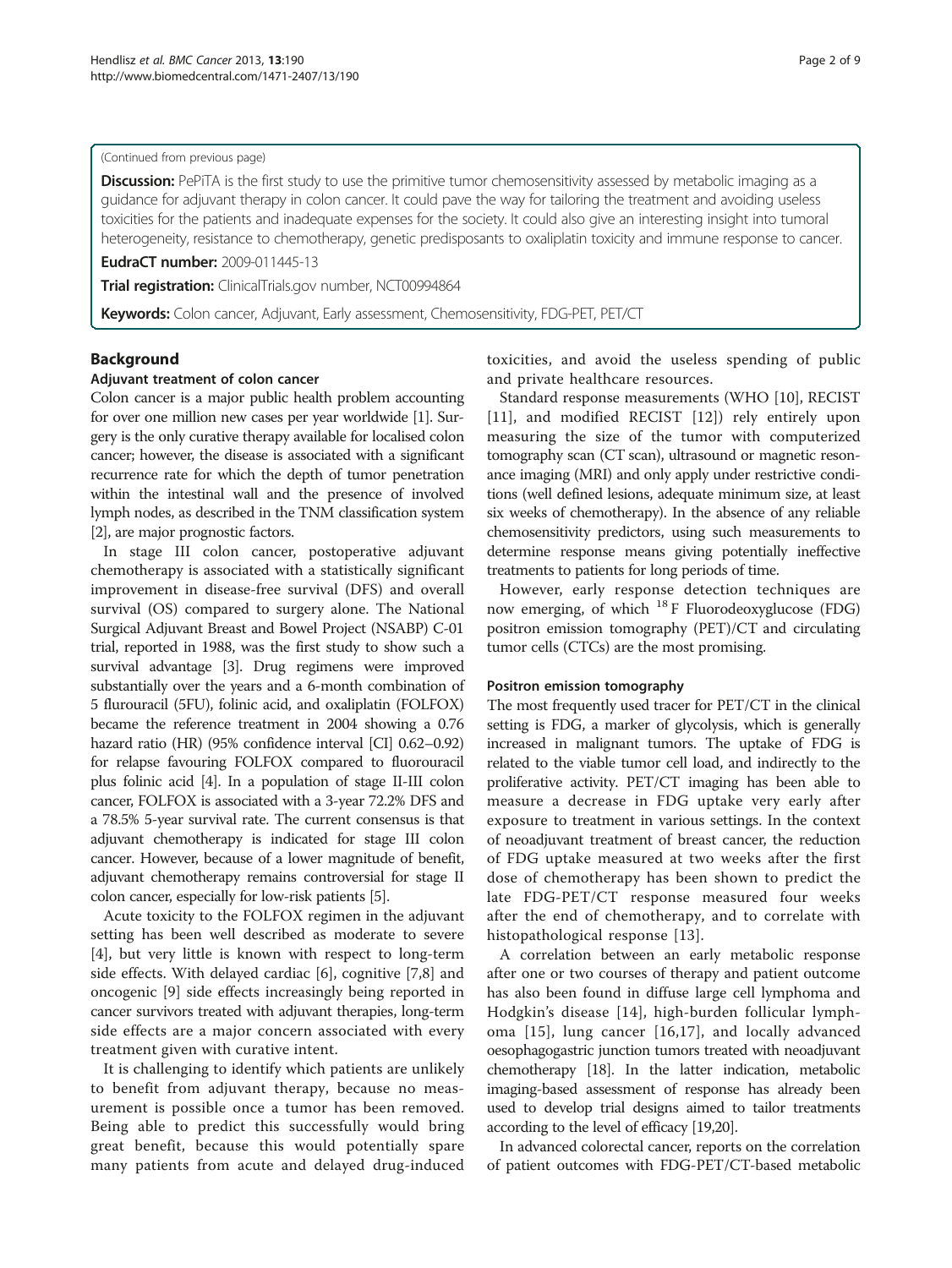response assessment after 1 or 2 months of chemotherapy are inconsistent [\[21-23\]](#page-7-0), probably partially because of methodological issues in multi-metastatic assessment. Early assessment after one course of therapy seems to be a more promising approach in light of recent findings that show excellent negative predictive value in the absence of morphological response and good correlation with the overall patient survival [\[24\]](#page-7-0).

In locally advanced rectal cancer, several independent research groups have confirmed the high negative predictive value of metabolic assessment, demonstrating that the FDG uptake remains unchanged if the tumor is not sensitive to radio-chemotherapy [[25,26\]](#page-7-0).

#### Circulating tumor cells

CTCs can be detected in the peripheral blood of patients with advanced tumors and could be useful to monitor treatment efficacy in metastatic colorectal carcinoma (CRC) [[27-30\]](#page-7-0) and breast cancer [[31-33\]](#page-7-0). A recent report by Uen et al. suggests an association between the persistence of CTCs after curative surgery for CRC and recurrence risk [\[34](#page-7-0)]. No data exist concerning their use in the neoadjuvant setting to monitor therapeutic response. To assess the potential role of CTCs in locally advanced colon cancer, we designed a substudy in the PePiTA trial to analyze the prognostic value of baseline CTCs and the predictive value of CTC count modifications after one course of preoperative chemotherapy for adjuvant therapy outcome.

## Single nucleotide polymorphisms

Predicting the toxicity of anti-cancer drugs is complex. DNA changes (mutations, polymorphisms and gene hypermethylation) are increasingly implicated in the observed variation of toxicity among patients. Knowledge of these characteristics would allow treatments to be tailored according to individual susceptibility. This point will be addressed prospectively by performing single nucleotide polymorphism (SNP) testing before the preoperative course of chemotherapy.

#### Genomic rearrangements

Recent advances in next generation sequencing (NGS) technologies and data analysis have enabled us to explore specific somatic rearrangements and aberrations in the cancer genomes of individual patients in a cost effective and time efficient manner [\[35\]](#page-7-0). Tumor cells releasing naked DNA into blood after apoptosis or necrosis provide hope for a new approach to cancer detection through the quantification and analysis of circulating free DNA. The idea of evaluating blood samples for mutant DNA is particularly attractive, not only because it could be used to detect several cancer types, but also because blood samples can easily be collected during patient follow-up as

so-called "liquid biopsy" [\[36\]](#page-7-0). If the NGS analysis in this study demonstrates that the detection and quantification of specific tumoral genomic rearrangements in circulating DNA provides a sensitive and specific measure of disease progression, treatment response and prognosis in patients with colon cancer, this will have a major impact on the future clinical treatment of the disease.

#### Tumor immune infiltration

At present, there are no clinical data available reporting the immune response (reflected by the type, density and function of tumor infiltrating lymphocytes (TILs)) of colon cancer after preoperative chemotherapy. Chemo- and targeted therapies that potentially stimulate the immune system [[37](#page-7-0)] or inhibit Treg [[38](#page-7-0)] could modify the immune infiltration of primary or metastatic tumors. In this regard, preclinical data (CRC cell lines) suggest that oxaliplatin induces immunogenic death of CRC cells, and that this effect determines its therapeutic efficacy in patients with CRC [[39](#page-8-0)]. Therefore, in this study, particular attention will be given to the analysis of TILs in tumors resected after chemotherapy.

## Study hypothesis

PePiTA is built on the hypothesis that testing FDG-PET /CT metabolic changes before and after one course of FOLFOX given preoperatively will identify the patients with stage III colon cancer who are most unlikely to have significant benefit from adjuvant treatment using the same chemotherapy regimen after surgery for 6 months.

# **Methods**

# Study design

PePiTA is a prospective, multicenter, non-randomised trial. Patients with histologically confirmed colon adenocarcinoma compatible with clinical stage III are eligible for study screening. The study design is illustrated in Figure [1.](#page-3-0)

#### **Objectives**

PePiTA's primary objective is to examine the ability of PET/CT-assessed tumor FDG uptake after one course of preoperative chemotherapy to predict the outcome of adjuvant therapy, as measured by 3-year DFS among patients with pathological stage III.

Secondary objectives are to examine the predictive value of changes in PET/CT-assessed tumor FDG uptake on OS, to define the best cut-off value of FDG uptake for predicting treatment outcome, and to analyse the costeffectiveness of such preoperative chemosensitivity testing.

Exploratory (translational research) objectives in the context of several sub-studies are 1) to assess the predictive value of CTCs for DFS, 2) to examine the predictive value of SNPs for DFS with respect to genes related to toxicity or drug targets, 3) to assess genomic rearrangements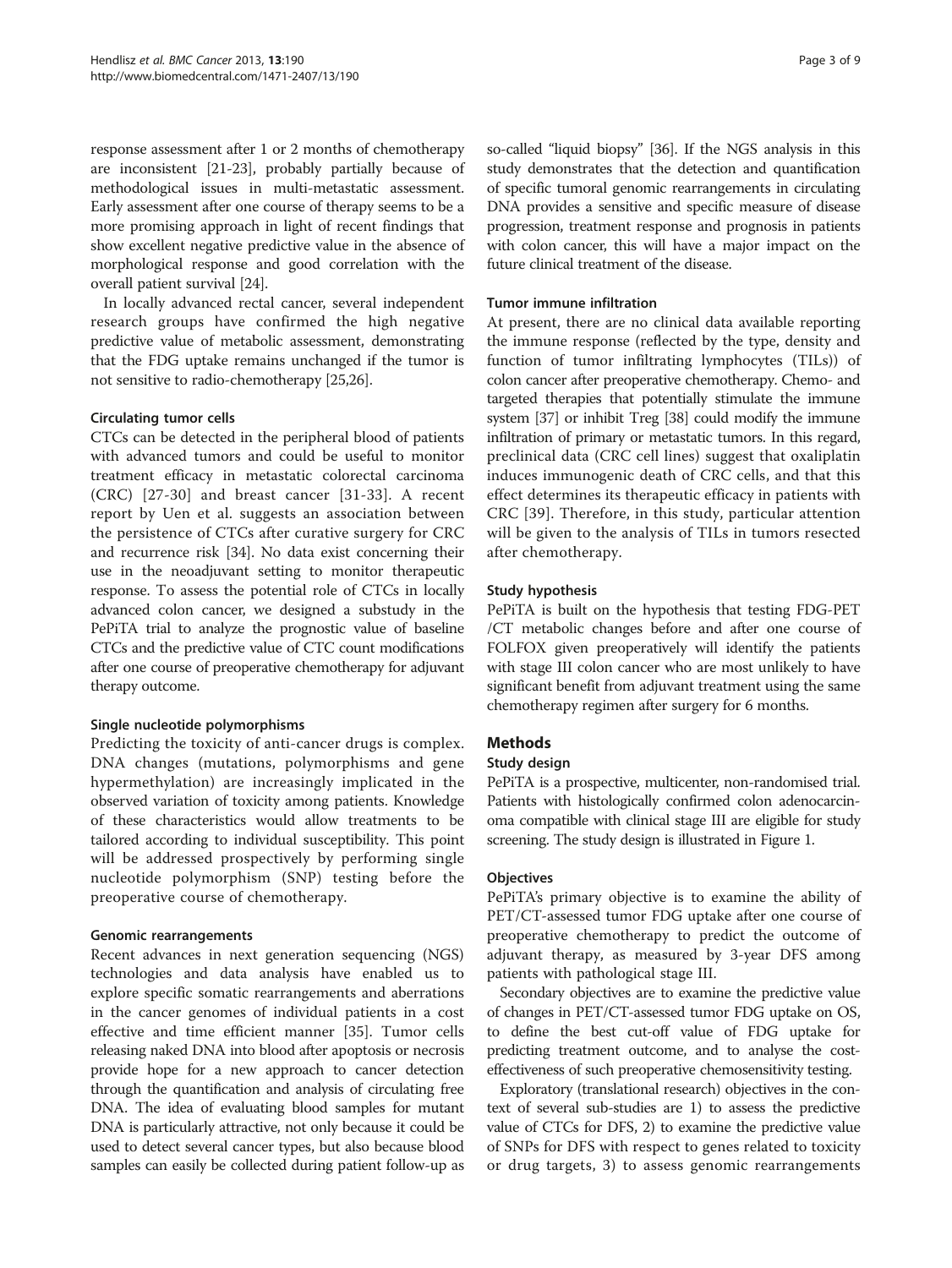<span id="page-3-0"></span>

associated with response or resistance to FOLFOX treatment, 4) to identify an immunologic signature associated with metabolic tumor response to FOLFOX therapy and, finally, 5) to create a bank of frozen tumor and blood samples for future translational research studies.

#### Patient selection criteria

## Inclusion criteria

Patients 18 years or older, diagnosed with adenocarcinoma of the colon compatible at endoscopy examination with a stage III cancer (invasion of more than one third of the circumferential colonic lumen) and considered curatively resectable (R0) based on standard preoperative evaluations, are eligible for inclusion.

The patients must have good performance status (WHO performance status 0 or 1), never have received chemotherapy or pelvic irradiation, have signed informed consent prior to any study specific procedures, and have agreed to use effective contraception during the study and until six months thereafter.

#### Exclusion criteria

In addition to pregnant or breast-feeding women, excluded from the study are patients identified with any of the following conditions or characteristics: suspected metastatic disease; rectal cancer (located within 15 cm from the anal verge by endoscopy or under the peritoneal reflection at surgery); serious illness like inflammatory bowel disease,

central nervous system disease, peripheral neuropathy, clinically relevant coronary artery disease, history of myocardial infarction in the last six weeks, high risk of uncontrolled arrhythmia, or previous malignancy in the last five years (except basal-cell carcinoma of the skin or in situ cervical carcinoma); hypersensitivity to any of the components of study treatments; major surgical procedure, open biopsy or significant traumatic injury within 28 days prior to the study; and having incompletely healed wounds or anticipating the need for major surgery during the course of the study.

## **Treatment**

All eligible patients will undergo FDG-PET/CT imaging at baseline and then after one cycle of FOLFOX [[3](#page-6-0)] preoperative chemotherapy (a 2-hour infusion of 200 mg/m2 leucovorin or equivalent, followed by a bolus of 400 mg/m2 fluorouracil and then a 22-hour infusion of 600 mg/m2 fluorouracil given on 2 consecutive days; a two-hour infusion of 85 mg/m2 oxaliplatin on day 0, simultaneously with leucovorin, using a Y-infusion device) followed by surgery.

After surgery, patients will be fully evaluable in the study and receive adjuvant FOLFOX when they meet the following criteria: the delay between the first PET/CT scan and the start of neoadjuvant FOLFOX was less than 7 days; the second PET/CT scan was performed on D14 (range: D13-D15); postoperative pathology confirms stage III (pTNM) adenocarcinoma of the colon;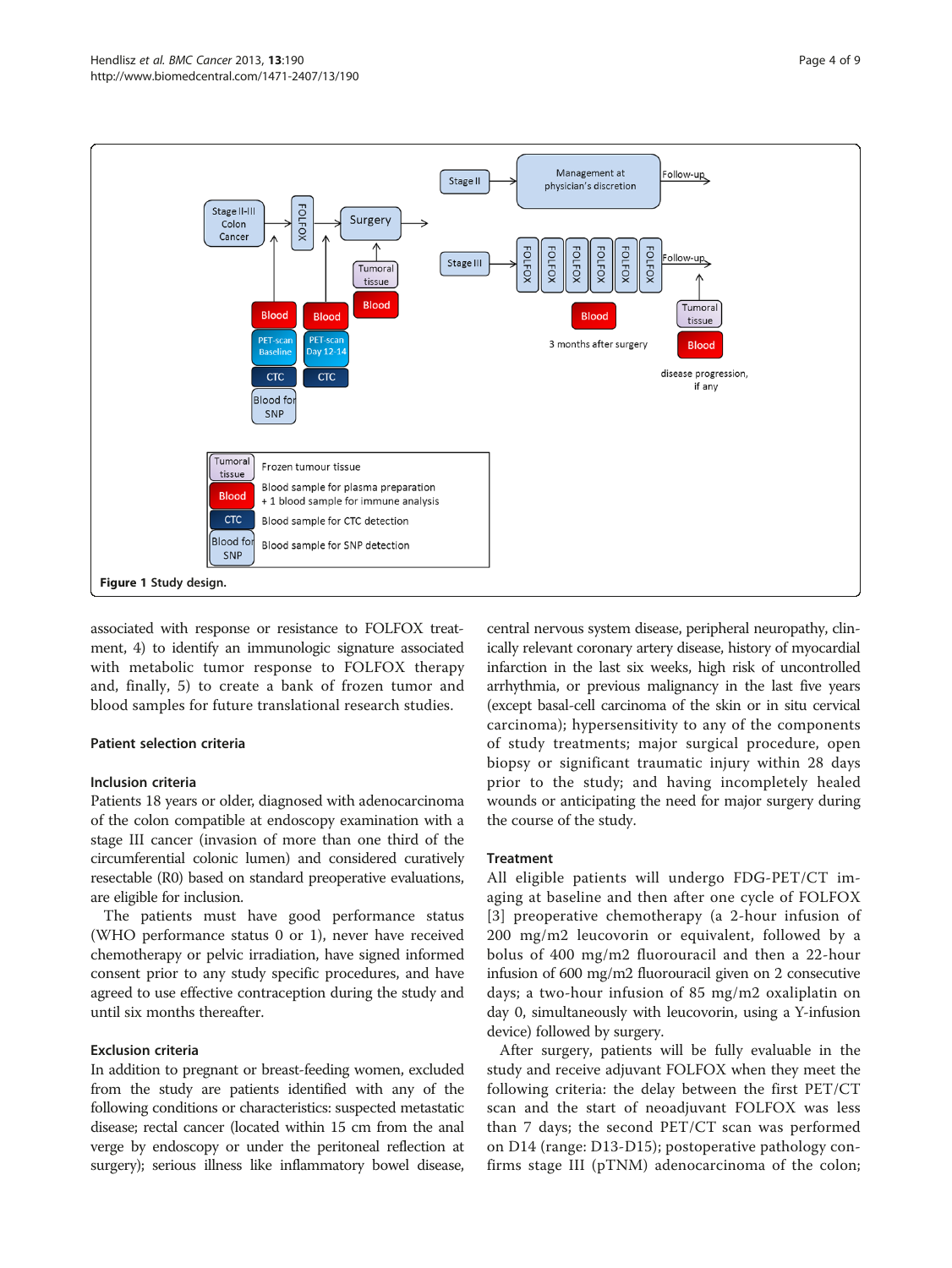<span id="page-4-0"></span>and CEA level measured one month after surgery is less than  $1.5 \times$  ULN.

All patients, both those meeting the inclusion criteria only and those fully evaluable for the primary objective, will be followed for DFS and OS assessment. Time zero for the assessment of time-to-event outcomes is the first day of pre-operative chemotherapy. In case a patient dies or is lost to follow-up before surgery, he or she will be excluded from the analysis of DFS and OS. The schedule of assessments is described in Figure 2.

#### FDG-PET/CT imaging

Whole body static FDG-PET/CT scans will be performed as described above. The local clinical investigators will be informed about the results of the baseline FDG-PET/CT. In case this scan shows suspicion of stage IV disease, a targeted confirmatory work-up is required before definite exclusion.

The results of the second FDG-PET/CT will be blinded to all local clinical investigators until there is formal documentation of relapse or progression.

Major efforts are undertaken to standardise patient preparation, FDG-PET/CT acquisition, image reconstruction, and semi-quantification of FDG uptake. This is centrally coordinated by the Imaging Core Lab at Institut Jules Bordet's Nuclear Medicine Department. Strict standardisation will ultimately allow reliable pooling of the FDG-PET/CT imaging data from all participating centres. All participating FDG-PET/CT centres will be

The response assessment of the primary tumor will be performed according to the European Organisation for the Research and Treatment of Cancer (EORTC) guidelines: a metabolic response corresponds to a ≥15% decrease of the standardised uptake value max. In case of the presence of locoregional lymph node(s) observed on the baseline FDG-PET/CT, a similar response analysis will be performed for each lesion separately.

#### Circulating tumor cells

PePiTA's CTC substudy aimed to examine the prognostic value of CTCs in colon cancer before and after one course of preoperative chemotherapy and the predictive value of changes in CTCs for adjuvant treatment efficacy after one course of preoperative chemotherapy.

Within 24 hours after collection, 9 ml of peripheral blood per patient have to be sent at room temperature to the laboratory responsible for CTC detection. All experiments and evaluations will require the investigators to be blinded to the clinical status of the patients.

#### Single nucleotide polymorphisms

PePiTA's SNP substudy aims to identify molecular biomarkers to test the value of SNPs 1) to predict

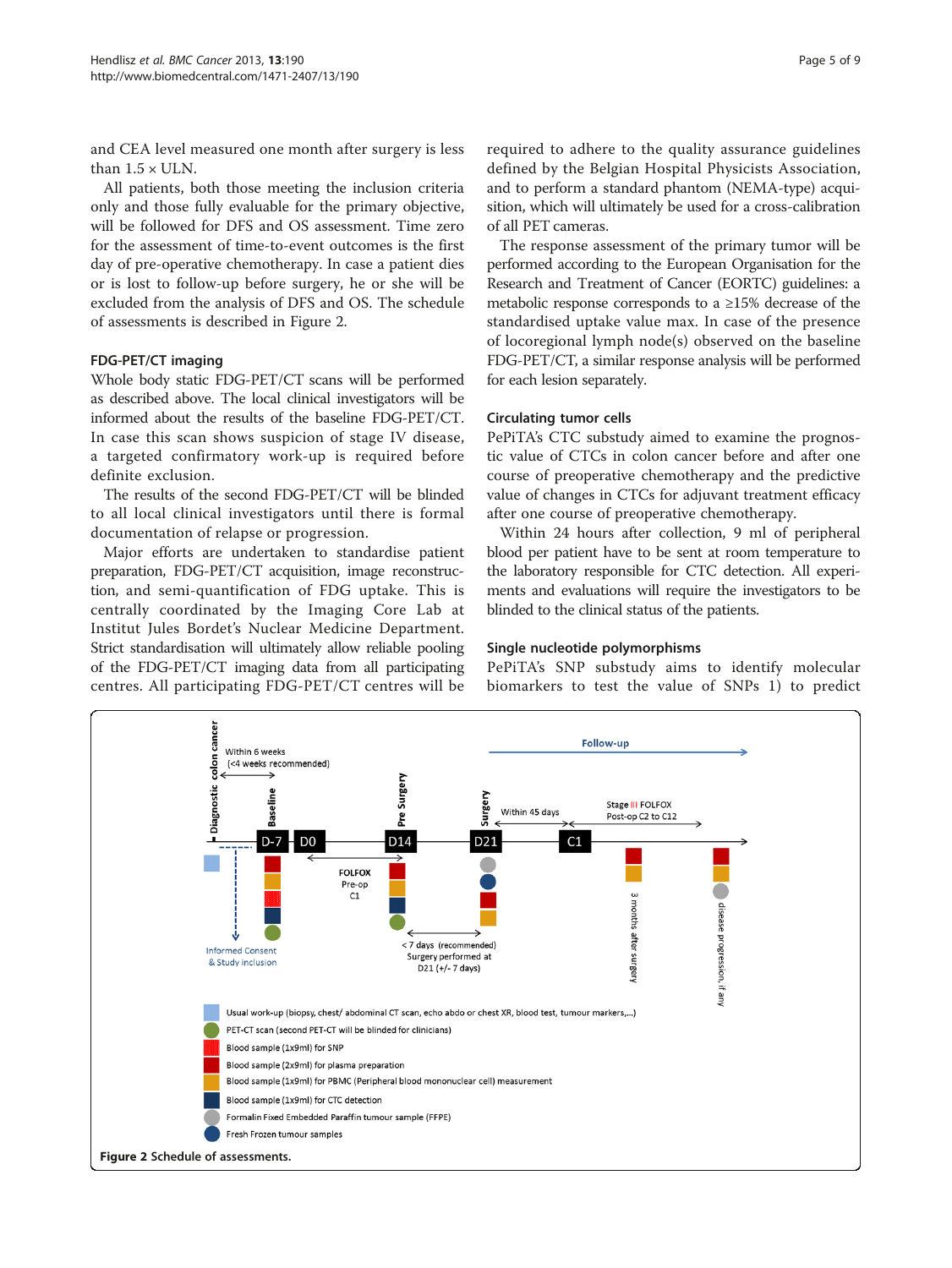chemotherapy toxicity by correlating the biomarkers with clinical toxicity as assessed by NCI-CTCAE v. 3.0, and 2) to predict patient outcome by evaluating genes related to drug targets.

At each follow-up visit, patients are asked to complete a questionnaire about chemotherapy-induced peripheral neuropathy (EORTC QLQ-CIPN20 and Modified Norris scale).

Before preoperative chemotherapy, one EDTA blood sample (VenoSafe EDTA- $K_2$ ) 9 ml has to be obtained and stored at −80°C and then sent to the laboratory responsible for SNP analysis.

Candidates for polymorphism genotyping are:

- a. Genes related to drug targets: for the platinum compounds, the DNA repair genes XRCC1, XRCC3, ERCC1, ERCC2, XPD, hMSH2, MLH1 [[40\]](#page-8-0); for the antimetabolites 5-FU, capecitabine and pemetrexed, TYMS [[41](#page-8-0)].
- b. Genes related to drug metabolizing enzymes: the CYP gene family, coding for cytochrome P450 enzymes, and the GST genes, which are linked to drug resistance and toxicity in platinum drugs and 5-FU/platinum combinations [[42,43](#page-8-0)].

#### Genomic rearrangements

PePiTA also aims to use NGS technology to identify genomic rearrangements (individual or shared among patients) associated with response or resistance to preoperative chemotherapy guided by FDG-PET/CT metabolic imaging both in tumor tissue and in plasma samples. First, DNA will be extracted from fresh frozen tissue. Subsequently, DNA samples will undergo low-coverage whole-genome sequencing analysis. To follow modifications in tumorspecific rearrangements (as characterized by NGS) in the patient over time, circulating DNA will be extracted from the plasma and patient-specific qPCR protocols will be developed (Figure [2](#page-4-0)).

#### Tumor immune infiltration

The goal of this PePiTA substudy is to identify the immunologic signature associated with metabolic tumor response to preoperative FOLFOX therapy in colon cancer. TILs will be characterized by immunohistochemistry using markers for specific immune cells including cytotoxic T lymphocytes, memory T cells, regulatory T cells, B lymphocytes, and macrophages, amongst others. Immunohistochemical stainings will be performed on each resected formalin fixed paraffin embedded (FFPE) colon cancer tumor, as previously described [\[44-47\]](#page-8-0). Next, cDNA microarray analysis (Affymetrix U133 Plus 2.0) and RT-qPCR (Taqman) will be realized on frozen tumors in order to analyze the expression of inflammatory genes, immunosuppressive genes and genes related to the adaptive

immune response. Moreover, blood samples will be taken at several time points during patient follow-up (Figure [2\)](#page-4-0) to characterize the peripheral blood mononuclear cells via FACS (fluorescence activated cell sorting) analysis.

#### Follow-up

Follow-up procedures after completion of adjuvant treatment have to follow standard European clinical recommendations for patients with stage II and III colon cancer: every 3 months for the first 2 years and every 6 months for the next 3 years. This includes history and physical examination, serum CEA evaluation, chest X-ray (CT scan upon suspicion of lung metastases), and abdominal ultrasound or CT scan. Clinical follow-up data will be obtained for all patients, including those with stage II disease, with a minimum follow-up time of three years.

Stage IV diseases discovered at baseline FDG-PET/CT or during the surgical intervention deemed to remove the tumor, will not be followed afterwards within the study scheme.

## Tissue bank

A tissue bank will be created from pathological blood samples and residual tumor samples taken from a surgical piece, frozen or paraffin embedded, and stored, to permit future studies with genomic profiling. Both samples from stage II and stage III tumors will be obtained.

#### Health economic analysis

Efficient treatment tailoring can improve the allocation of health care resources by identifying upfront the probability of patient response to a particular treatment and identifying subgroups of patients in need of other medical approaches.

A health economic analysis will evaluate the financial impact of the strategy embodied by PePiTA and intended to improve the cost effectiveness of adjuvant treatment. This evaluation will compare the investment in FDG-PET /CT testing and preoperative FOLFOX with the potential cost savings and health benefits associated with identifying patients unlikely to respond to adjuvant chemotherapy.

#### Quality of life assessment

A generic quality of life assessment (EuroQoL EQ-5D) and two neuropathy questionnaires (EORTC QLQ-CIPN20 and Modified Norris Scale) will be completed by patients each time a response is assessed and upon progression of disease. The quality of life data will be used to calculate quality-adjusted life expectancy for the trial population.

#### Statistical considerations

Using data published by O' Connell and Laurie in patients with stage II-III colon cancer and a fixed-effects metaanalytic method, we determined a hazard ratio (HR) for DFS of 0.63 in favour of adjuvant 5-FU-based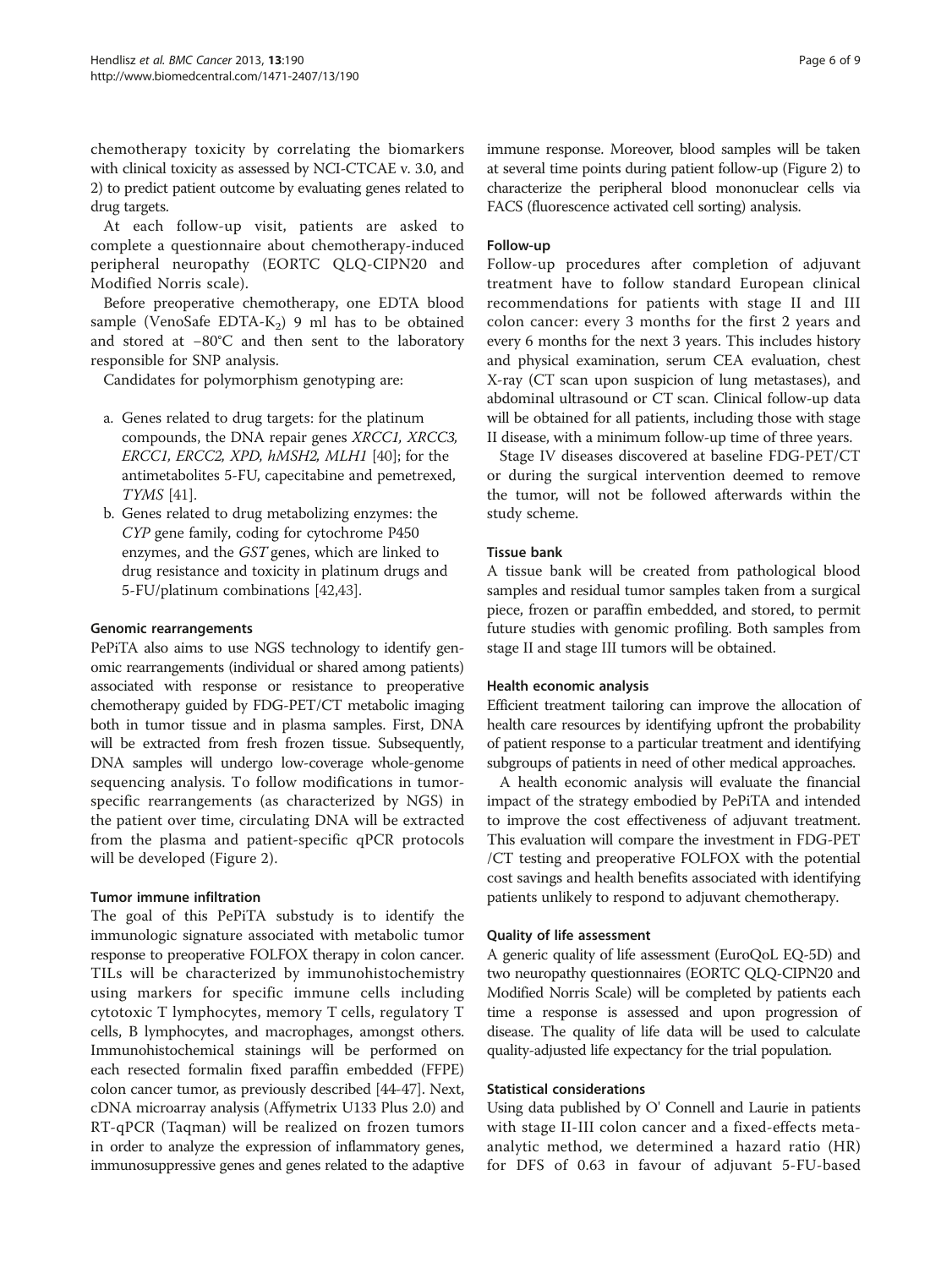<span id="page-6-0"></span>chemotherapy compared to follow-up only [[48,49\]](#page-8-0). Because there is no evidence that the benefit of chemotherapy is different in stage II than in stage III colon cancer (Andre et al. did not identify any interaction between treatment and stage) [\[4](#page-7-0)], we hypothesised that this HR is applicable in a population of patients with stage III disease only. We further assumed that, for patients not responding to chemotherapy, the HR equals 1 (no benefit and no harm from chemotherapy).

We derived DFS at 3 years for stage III colon cancer from the MOSAIC trial (69%) [[4\]](#page-7-0). From the previous assumptions, we expect DFS at 3 years to be 55% for non-responders and 83% for responders, in case of a 50% response rate. To detect this anticipated difference, if true, we need 33 events ( $\alpha$  = 5% and β = 10%). To observe this number of events, we calculated that we needed 135 patients with pathological stage III disease and 225 patients to be registered in total, hypothesising that 60% of patients included in the trial will be documented with stage III colon cancer after surgery.

The trial will be regularly monitored to assess whether the observations are compatible with the expectations of 50% of eligible patients being assessed as PET responders after 1 course of FOLFOX and of 60% of screened patients with stage III. No data analysis about time-to-events variables will be conducted to make this adjustment.

## **Discussion**

PePiTA is the first study to use the primitive tumor's chemosensitivity assessed by serial FDG-PET/CT before and after one course of properative chemotherapy as a guidance for adjuvant therapy in colon cancer.

If its hypothesis could be demonstrated, this could pave the way for tailoring the treatment to the patients, avoiding useless toxicities and inadequate expenses for the society.

This could also give an interesting insight into tumoral heterogeneity, resistance to chemotherapy, genetic predisposants to oxaliplatin toxicity and immune response to cancer.

The study limitations may be that no fresh biopsy can be obtained from the patients before initiating therapy, due to ethical reasons impairing a redo of the diagnostic colonoscopy, and that therefore genomic analysis will be made on tumors already exposed to one course of preoperative chemotherapy, which carries the risk of a clonal selection.

# Ethical considerations

# Patient protection

The principal investigator ensures that this study conforms to the Declaration of Helsinki (available at [http://www.](http://www.wma.net/en/30publications/10policies/b3/) [wma.net/en/30publications/10policies/b3/](http://www.wma.net/en/30publications/10policies/b3/)) or the laws and regulations of the country, whichever provides the greatest protection of the patient.

The study follows the International Conference on Harmonization E 6 (R1) Guideline for Good Clinical Practice, reference number CPMP/ICH/135/95 (available at <http://www.emea.europa.eu/pdfs/human/ich/013595en.pdf> ).

The competent ethics committees of all participating centres approved the protocol, as required by applicable national legislation.

#### Trial sponsorship and financing

A Belgian National Cancer Plan grant (Belgian Group for Digestive Oncology) to the Institut Jules Bordet has provided funding for the study. The sponsor is Institut Jules Bordet – Centre des Tumeurs de l'Université Libre De Bruxelles.

#### Abbreviations

CEA: Carcinoembryonic antigen; CI: Confidence interval; CRC: Colorectal carcinoma; CT: Computed tomography; CTC: Circulating tumor cells; DFS: Disease free survival; DNA: Deoxyribonucleic acid; EDTA: Ethylene diamine tetraacetic acid; EGFR: Epidermal growth factor receptor; EORTC: European Organization for Research and Treatment of Cancer; FACS: Fluorescence activated cell sorting; FDG: F18-fluorodeoxyglucose; FOLFOX-4: 5-fluorouracil, leucovorin and oxaliplatin; 5-FU: 5-fluorouracil; HR: Hazard ratio; LV: Leucovorin (folinic acid); NCI-CTCAE: National Cancer Institute – Common Toxicity Criteria for Adverse Events; MRI: Magnetic resonance imaging; NGS: Next generation sequencing; OS: Overall survival; RECIST: Response Evaluation Criteria In Solid Tumors; SNP: Single nucleotide polymorphism; SUV: Standardized uptake value; TIL: Tumor infiltrating lymphocyte; ULN: Upper limit of normal; WHO: World Health Organization.

#### Competing interests

The authors declare that they have no competing interest.

#### Authors' contributions

AH, PM, VG Contribution to protocol writing, Manuscript design, Setting-up the trial, Writing manuscript; HEM, AD, CV, MM, Writing manuscript; CG, PF, Contribution to protocol writing, Manuscript design, Setting-up the trial, Writing manuscript, Coordination of PET imaging network; PM, AA, MP, Contribution to protocol writing, Setting-up the trial; JVL, Contribution to protocol writing, Setting-up the trial, Writing manuscript. All authors read and approved the final manuscript.

#### Author details

<sup>1</sup>Medicine Department, Institut Jules Bordet, Université Libre de Bruxelles, Brussels, Belgium. <sup>2</sup>Data Center, Institut Jules Bordet, Université Libre de Bruxelles, Brussels, Belgium. <sup>3</sup>Nuclear Medicine Department, Institut Jules Bordet, Université Libre de Bruxelles, Brussels, Belgium. <sup>4</sup> Department of Oncology, Antwerp University Hospital, Antwerp, Belgium. <sup>5</sup>Health Economics, Department of Public Health, Ghent University, Ghent, Belgium. 6 Gastroenterology Department, Cliniques Universitaires Saint-Luc, Université Catholique de Louvain, Brussels, Belgium. <sup>7</sup>Service de Chirurgie Abdominale et Générale, Centre Hospitalier Régional La Citadelle, Liège, Belgium. <sup>8</sup>Service d'Oncologie et d'Hématologie, CH Saint Joseph, Liège, Belgium. <sup>9</sup>Oncology department, Ziekenhuis Netwerk Antwerpen, Antwerpen, Belgium. <sup>10</sup>Gastroenterology Department, Erasme Hospital, Université Libre de Bruxelles, Brussels, Belgium.

#### Received: 7 February 2013 Accepted: 21 March 2013 Published: 12 April 2013

#### References

- 1. Parkin DM, Bray F, Ferlay, Pisani P: Global cancer statistics. CA Cancer J Clin 2005, 55:74–108.
- 2. American Joint Committee on Cancer (AJCC): In AJCC Cancer Staging Manual. 7th edition. Edited by Edge SB, Byrd DR, Carducci MA, et al. New York: Springer; 2009.
- 3. Wolmark N, Fisher B, Rockette H, Redmond C, Wickerham DL, Fisher ER, Jones J, Glass A, Lerner H, Lawrence W: Postoperative adjuvant chemotherapy or BCG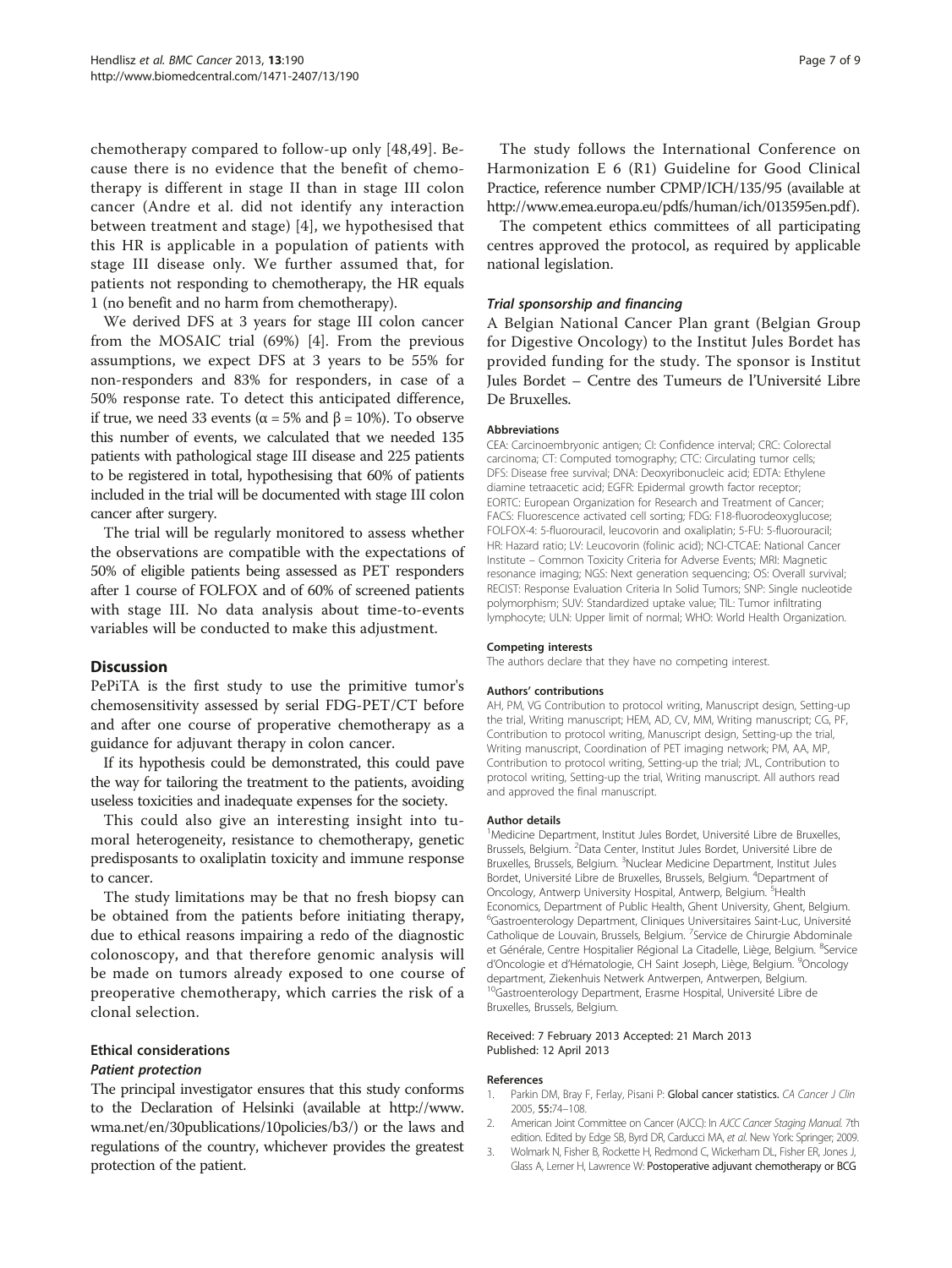<span id="page-7-0"></span>for colon cancer: results from NSABP protocol C-01. J Natl Cancer Inst 1988, 80:30–36.

- 4. André T, Boni C, Mounedji-Boudiaf L, Navarro M, Tabernero J, Hickish T, Topham C, Zaninelli M, Clingan P, Bridgewater J, Tabah-Fisch I, de Gramont A: Multicenter International Study of Oxaliplatin/5-Fluorouracil/ Leucovorin in the Adjuvant Treatment of Colon Cancer (MOSAIC) Investigators. Oxaliplatin, fluorouracil, and leucovorin as adjuvant treatment for colon cancer. N Engl J Med 2004, 350:2343–2351.
- Chau I, Cunningham D: Adjuvant therapy in colon cancer—what, when and how? Annals of Oncol 2006, 17:1347–1359.
- Lenihan DJ, Cardinale DM: Late Cardiac Effects of Cancer Treatment. J Clin Oncol 2012. Sep 24. [Epub ahead of print].
- 7. Ahles TA, Root JC, Ryan EL: Cancer- and Cancer Treatment-Associated Cognitive Change: An Update on the State of the Science. J Clin Oncol 2012. Sep 24. [Epub ahead of print].
- 8. Jim HS, Phillips KM, Chait S, Faul LA, Popa MA, Lee YH, Hussin MG, Jacobsen PB, Small BJ: Meta-analysis of cognitive functioning in breast cancer survivors previously treated with standard-dose chemotherapy. J Clin Oncol 2012, 30(29):3578–3587.
- Wood ME, Vogel V, Ng A, Foxhall L, Goodwin P, Travis LB: Second Malignant Neoplasms: Assessment and Strategies for Risk Reduction. J Clin Oncol 2012 [Epub ahead of print].
- 10. Miller AB, Hogestraeten B, Staquet M, Winkler A: Reporting results of cancer treatment. Cancer 1981, 47:207–214.
- 11. Therasse P, Arbuck SG, Eisenhauer EA, Wanders J, Kaplan RS, Rubinstein L, Verweij J, Van Glabbeke M, van Oosterom AT, Christian MC, Gwyther SG: New Guidelines to Evaluate the Response to Treatment in Solid Tumors. J Natl Cancer Inst 2000, 92:205–216.
- 12. Eisenhauer EA, Therasse P, Bogaerts J, Schwartz LH, Sargent D, Ford R, Dancey J, Arbuck S, Gwyther S, Mooney M, Rubinstein L, Shankar L, Dodd L, Kaplan R, Lacombe D, Verweij J: New response evaluation criteria in solid tumours: revised RECIST guideline (version 1.1). Eur J Cancer 2009, 45:228–247.
- 13. Rousseau C, Devillers A, Sagan C, Ferrer L, Bridji B, Campion L, Ricaud M, Bourbouloux E, Doutriaux I, Clouet M, Berton-Rigaud D, Bouriel C, Delecroix V, Garin E, Rouquette S, Resche I, Kerbrat P, Chatal JF, Campone M: Monitoring of early response to neoadjuvant chemotherapy in stage II and III breast cancer by [18 F] fluorodeoxyglucose positron emission tomography. J Clin Oncol 2006, 24:5366–5372.
- 14. Kostakoglu L, Goldsmith SJ, Leonard JP, Christos P, Furman RR, Atasever T, Chandramouly A, Verma S, Kothari P, Coleman M: FDG-PET after 1 cycle of therapy predicts outcome in diffuse large cell lymphoma and classic Hodgkin disease. Cancer 2006, 107:2678–2687.
- Dupuis J, Berriolo-Riedinger A, Julian A, Brice P, Tychyj-Pinel C, Tilly H, Mounier N, Gallamini A, Feugier P, Soubeyran P, Colombat P, Laurent G, Berenger N, Casasnovas RO, Vera P, Paone G, Xerri L, Salles G, Haioun C, Meignan M: Impact of [18 F]Fluorodeoxyglucose Positron Emission Tomography Response Evaluation in Patients With High-Tumor Burden Follicular Lymphoma Treated With Immunochemotherapy: A Prospective Study From the Groupe d'Etudes des Lymphomes de l'Adulte and GOELAMS. J Clin Oncol 2012. Oct 29. [Epub ahead of print].
- 16. Nahmias C, Hanna WT, Wahl LM, Long MJ, Hubner KF, Townsend DW: Time course of early response to chemotherapy in non-small cell lung cancer patients with 18 F-FDG PET/CT. J Nucl Med 2007, 48:744–751.
- 17. Schaake EE, Kappers I, Codrington HE, Valdés Olmos RA, Teertstra HJ, van Pel R, Burgers JA, van Tinteren H, Klomp HM: Tumor response and toxicity of neoadjuvant erlotinib in patients with early-stage non-small-cell lung cancer. J Clin Oncol 2012, 30:2731-2738.
- 18. Ott K, Weber WA, Lordick F, Becker K, Busch R, Herrmann K, Wieder H, Fink U, Schwaiger M, Siewert JR: Metabolic imaging predicts response, survival, and recurrence in adenocarcinomas of the esophagogastric junction. J Clin Oncol 2006, 24:4692–4698.
- 19. Lordick F, Ott K, Krause BJ, Weber WA, Becker K, Stein HJ, Lorenzen S, Schuster T, Wieder H, Herrmann K, Bredenkamp R, Höfler H, Fink U, Peschel C, Schwaiger M, Siewert JR: PET to assess early metabolic response and to guide treatment of adenocarcinoma of the oesophagogastric junction: the MUNICON phase II trial. Lancet Oncol 2007, 8:797–805.
- Zum Büschenfelde CM, Herrmann K, Schuster T, Geinitz H, Langer R, Becker K, Ott K, Ebert M, Zimmermann F, Friess H, Schwaiger M, Peschel C, Lordick F, Krause BJ: 18 F-FDG PET–Guided Salvage Neoadjuvant Radiochemotherapy of Adenocarcinoma of the Esophagogastric Junction: The MUNICON II Trial. J Nucl Med 2011, 52:1189–1196.
- 21. de Geus-Oei LF, van Laarhoven HW, Visser EP, Hermsen R, van Hoorn BA, Kamm YJ, Krabbe PF, Corstens FH, Punt CJ, Oyen WJ: Chemotherapy response evaluation with FDG–PET in patients with colorectal cancer. Ann Oncol 2008, 19:348–352.
- 22. Byström P, Berglund A, Garske U, Jacobsson H, Sundin A, Nygren P, Frödin JE, Glimelius B: Early prediction of response to first-line chemotherapy by sequential [18 F]-2-fluoro-2-deoxy-D-glucose positron emission tomography in patients with advanced colorectal cancer. Ann Oncol 2009, 20:1057–1061.
- 23. Kim J, Choi S, Yi H, Lim J, Lee M, Hyun I, Kim C: Prediction of response to chemotherapy using sequential F-18-fluorodeoxyglucose (FDG) positron emission tomography (PET) in patients with metastatic colorectal cancer. J Clin Oncol 2007, 25(18S):2536. Annual Meeting Proceedings Part I.
- 24. Hendlisz A, Golfinopoulos V, Garcia C, Covas A, Emonts P, Ameye L, Paesmans M, Deleporte A, Machiels G, Toussaint E, Vanderlinden B, Awada A, Piccart M, Flamen P: Serial FDG-PET/CT for early outcome prediction in patients with metastatic colorectal cancer undergoing chemotherapy. Ann Oncol 2012 Jul, 23(7):1687–93.
- 25. Calvo FA, Domper M, Matute R, Martínez-Lázaro R, Arranz JA, Desco M, Alvarez E, Carreras JL: 18 F-FDG positron emission tomography staging and restaging in rectal cancer treated with preoperative chemoradiation. Int J Radiat Oncol Biol Phys 2004, 58:528-535.
- 26. Capirci C, Rampin L, Erba PA, Galeotti F, Crepaldi G, Banti E, Gava M, Fanti S, Mariani G, Muzzio PC, Rubello D: Sequential FDG-PET/CT reliably predicts response of locally advanced rectal cancer to neo-adjuvant chemoradiation therapy. Eur J Nucl Med Mol Imaging 2007, 34:1583–1593.
- 27. Romas N, Kilpatrick NW, Ntouroupi TG: Analysis of circulating tumour cells in prostate, colorectal and ovarian cancer using robotic microscopy [abstract]. J Clin Oncol 2008, 26. May 20 suppl; abstr 11084.
- 28. Meropol NJ, Cohen SJ, Iannotti N, Saidman BH, Sabbath KD, Miller MC, Doyle GV, Tissing H, Terstappen LWMM, Punt CJA: Circulating tumour cells (CTC) predict progression free (PFS) and overall survival (OS) in patients with metastatic colorectal cancer. J Clin Oncol 2007, 25(18S):4010. ASCO Annual Meeting Proceedings Part I. 2007.
- 29. Cohen SJ, Punt CJ, Iannotti N, Saidman BH, Sabbath KD, Gabrail NY, Picus J, Morse M, Mitchell E, Miller MC, Doyle GV, Tissing H, Terstappen LW, Meropol NJ: Circulating tumor cells, progression-free survival, and overall survival in metastatic colorectal cancer: A subgroup analysis of a large multicenter study. J Clin Oncol 2008, 26(19):3213–3221.
- Cohen SJ, Punt CJ, Iannotti N, Saidman BH, Sabbath KD, Gabrail NY, Picus J, Morse M, Mitchell E, Miller MC, Doyle GV, Tissing H, Terstappen LW, Meropol NJ: Relationship of circulating tumour cells to tumour response, progression-free survival, and overall survival in patients with metastatic colorectal cancer. J Clin Oncol 2008, 26:3213–3221.
- 31. Cristofanilli M, Budd GT, Ellis MJ, Stopeck A, Matera J, Miller MC, Reuben JM, Doyle GV, Allard WJ, Terstappen LW, Hayes DF: Circulating tumour cells, disease progression, and survival in metastatic breast cancer. N Engl J Med 2004, 351:781–91.
- 32. Hayes DF, Cristofanilli M, Budd GT, Ellis MJ, Stopeck A, Miller MC, Matera J, Allard WJ, Doyle GV, Terstappen LW: Circulating tumour cells at each follow-up time point during therapy of metastatic breast cancer patients predict progression-free and overall survival. Clin Cancer Res 2006, 12:4218–4224.
- 33. Nolé F, Munzone E, Zorzino L, Minchella I, Salvatici M, Botteri E, Medici M, Verri E, Adamoli L, Rotmensz N, Goldhirsch A, Sandri MT: Variation of circulating tumour cell levels during treatment of metastatic breast cancer: prognostic and therapeutic implications. Ann Oncol 2008, 19:891–897.
- 34. Uen YH, Lu CY, Tsai HL, Yu FJ, Huang MY, Cheng TL, Lin SR, Wang JY: Persistent presence of postoperative circulating tumour cells is a poor prognostic factor for patients with stage I-III colorectal cancer after curative resection. Ann Surg Oncol 2008, 15:2120–2128.
- 35. Stratton MR, Campbell PJ, Futreal PA: The cancer genome. Nature 2009, 458:719–724.
- 36. Diehl F, Li M, Dressman D, He Y, Shen D, Szabo S, Diaz LA Jr, Goodman SN, David KA, Juhl H, Kinzler KW, Vogelstein B: Detection and quantification of mutations in the plasma of patients with colorectal tumors. Proc Natl Acad Sci USA 2005, 102(45):16368–16373.
- 37. Tesniere A, Apetoh L, Ghiringhelli F, Joza N, Panaretakis T, Kepp O, Schlemmer F, Zitvogel L, Kroemer G: Immunogenic cancer cell death: a key-lock paradigm. Curr Opin Immunol 2008, 20:504–511.
- 38. Ghiringhelli F, Menard C, Puig PE, Ladoire S, Roux S, Martin F, Solary E, Le Cesne A, Zitvogel L, Chauffert B: Metronomic cyclophosphamide regimen selectively depletes CD4 + CD25+ regulatory T cells and restores T and